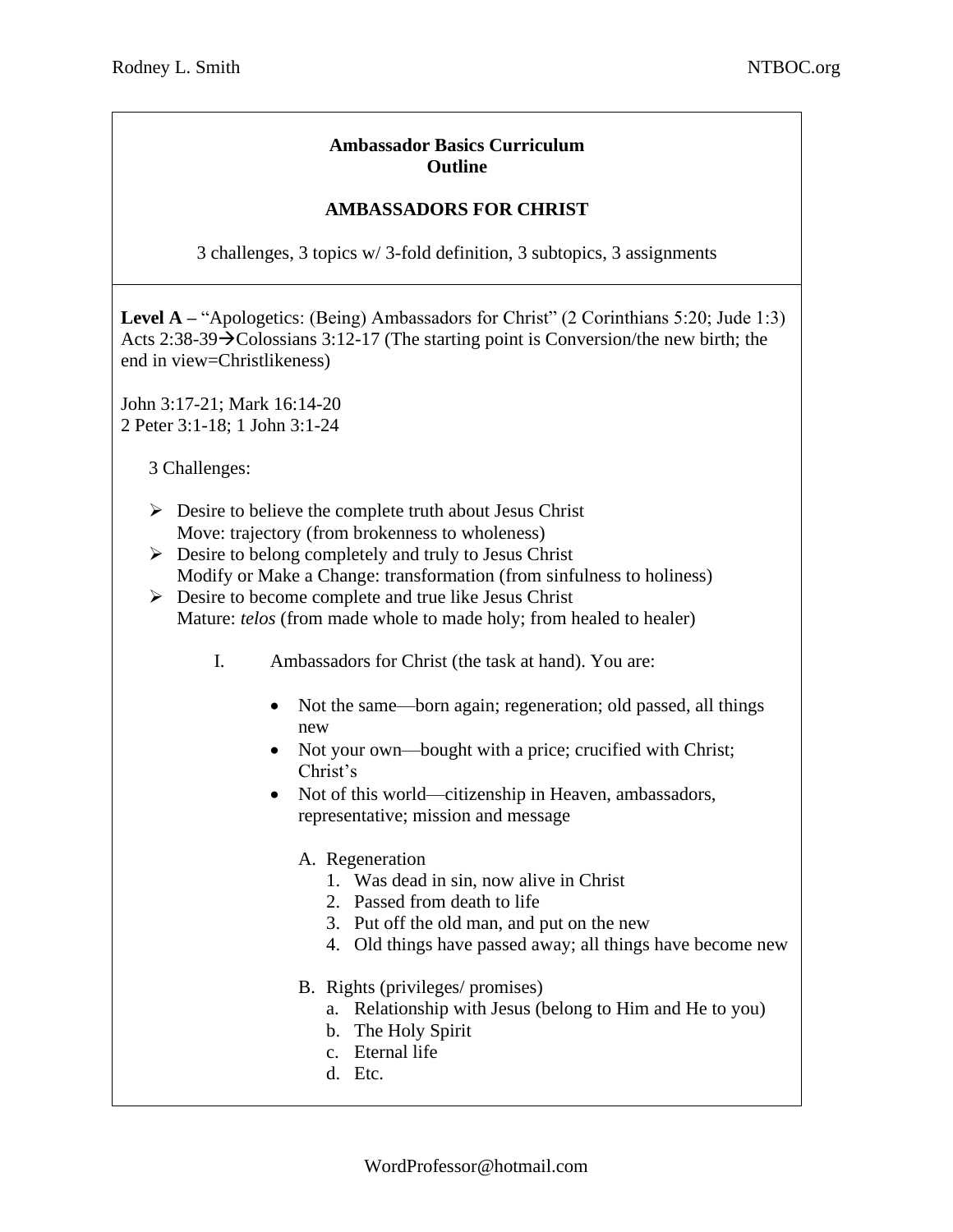- C. Responsibilities (position/performance? certain knowledge, wisdom, and character)
	- a. Sermon on the Mount—go through & assign read/study
	- b. The 3 Loves—God, neighbor, and one another
	- c. Share the gospel: make disciples & defend the Faith
		- i. Apologetics
		- ii. Evangelism
		- iii. Ministry—follow Jesus; give and receive
		- iv. Love—grow, become, live like Jesus

**Assignments** 

 Listen: "How to Be an Ambassador for Christ" by Greg Koukl: listen and take notes

Read: Sermon on the Mount (or Matthew chapters 1-7)

 Share: Give them something they can share with others about Jesus, the gospel, or what God is doing in their life.

Lesson Summary Catch Phrase: *Ambassadors for Christ*

- II. Apologetics—what is It? "Earnestly contend for the Faith which was once for all delivered to the saints (holy ones, us)" (Jude 3)
	- Thoughtful, well-reasoned defense of Christianity
	- Shared with others
	- Motivated out of love and a desire to see everyone saved
		- A. Spiritual conversation—talk about your story, talk about God's story, listen to others' stories and share your thoughts informed by God's Word, share God's Word and what it says about anyone's specific situation, give them the biblical Jesus and the gospel, defend and stand for biblical truth—Call for Decisions/ Call Disciples. (2 Corinthians 5:14-21; Colossians 4:2-6)
		- B. Spiritual formation—to make disciples you must be a disciple, develop and grow in wisdom, basic training and continual development for warfare as a soldier—Continuous Development/ Continuously Develop. Then bring others into your journey and/or lead them through where you have already passed. (2 Timothy 3:10-4:5; Ephesians 6:10-20)
		- C. Spiritual warfare—become a soldier for Christ, a warrior of light, a Word Warrior, correct, rebuke, reprove in good Christian love and character, strongly and firmly point to the truth of God and his Word—Combat Deceptions. (2 Corinthians 10:1-6; Titus 1:7-2:1)